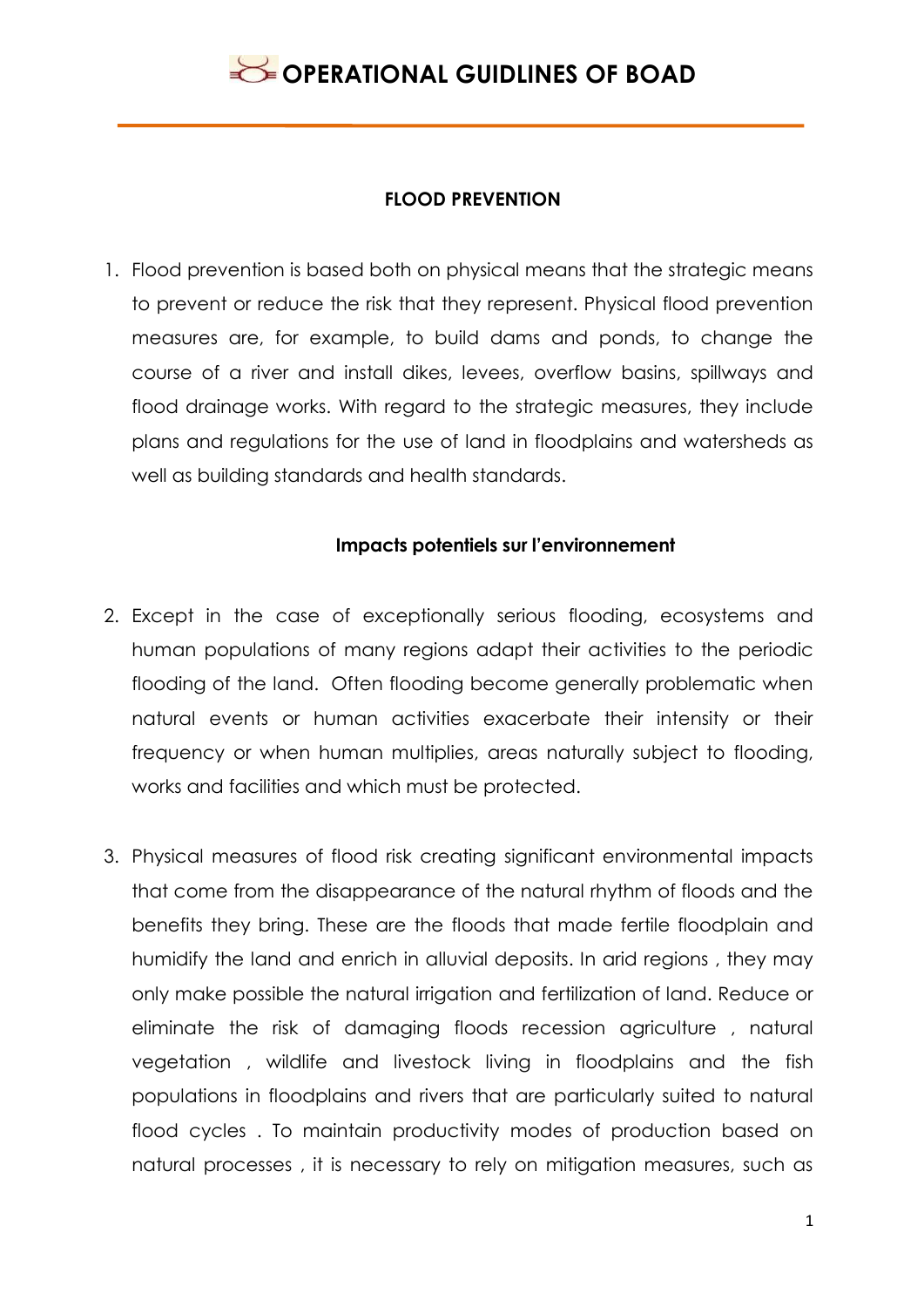fertilization or irrigation of farmland, pasture improvement and tighter management of intensive fishing and modes of production. Moreover, the rectification of rivers reduces the frequency of floods. At the same time, sediment from upstream areas of the watershed pass into the mouth of the river, unless overflow basins are present downstream thereof. Increased sediment loads in rivers can lead to physical changes in sedimentation and altered flow estuaries, deltas and coastal regions and have adverse effects on the fisheries resources of these ecosystems. Coral reefs are particularly sensitive to increased sediment also may be irreparably damaged.

- 4. The role of a dam and a reservoir is to reduce the maximum flow of waters flowing in a flood-prone area. Operation differs from a basin for irrigation or hydroelectric. Rather than seeking to maintain a high level of upstream and thus ensure a drop height maximum for the production of electricity or a maximum supply capacity for irrigation purposes, the operation of a dam aims to keep water level low enough before and during the season of floods, so as to have a sufficient capacity to contain the surplus. However, the subsequent successful discharge can cause problems. It happens, indeed, that land, that was heavily flooded over a short period, are now less, but over a fairly long period, which is not necessarily compatible with current agricultural production patterns.
- 5. The erection of levees and the improvement of the bed are part of physical measures of flood prevention that increase the capacity of a watercourse in and the speed of the current. The change of the bed of a watercourse may include its dredging in order to enlarge and deepen it, the removal of vegetation and other debris, its flattening and its banks as well as its rectification; all these means facilitate the flow of water in the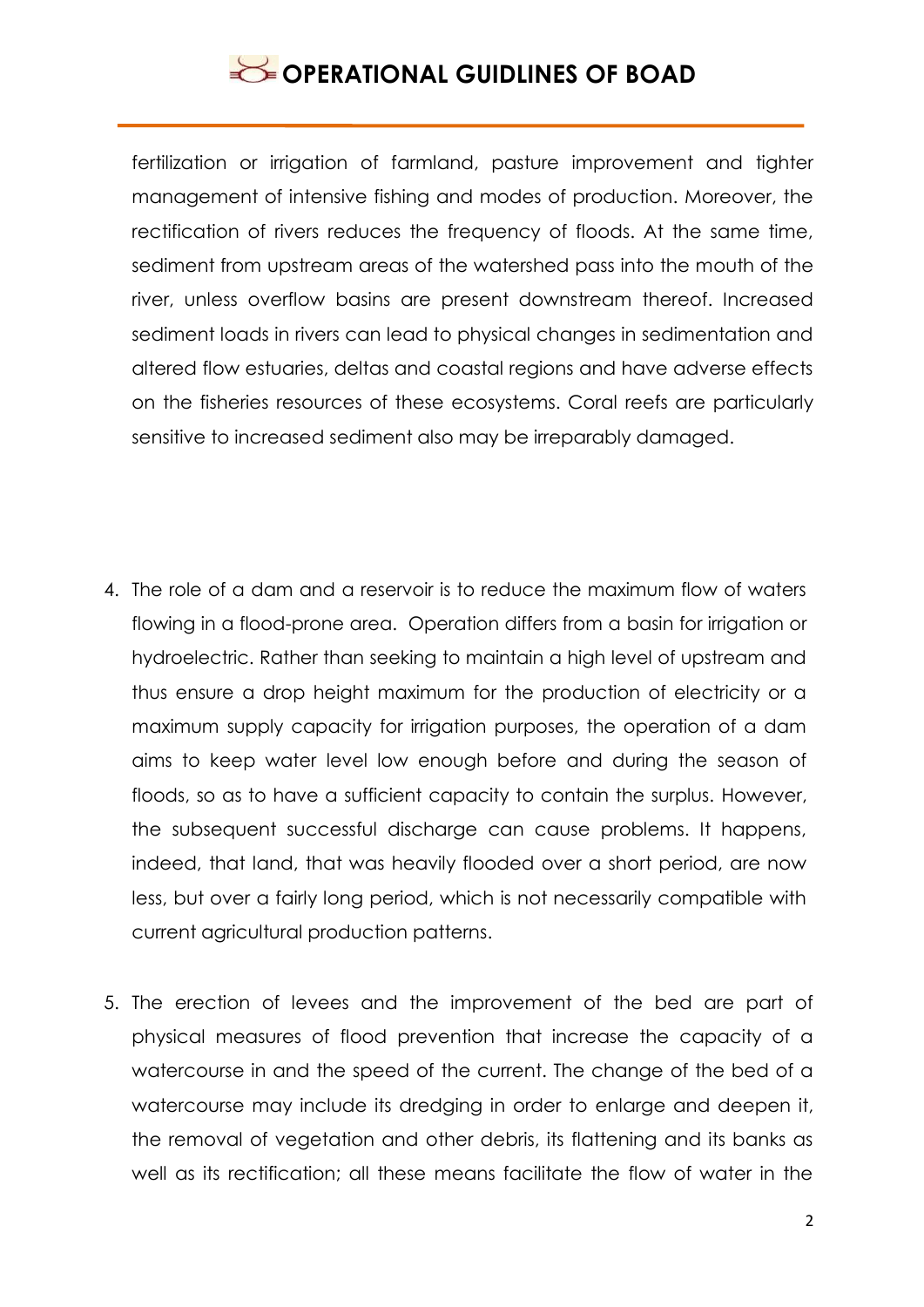network and prevent flooding. The rectification of the bed also allows to eliminate the meanders and, thereby, the risk of overflow out of curves, there where the current is fastest and the level of water, the most high.

- 6. The change of the bed of a watercourse can cause a number of adverse effects on the environment. Any measure whose purpose is to accelerate the speed of the current accentuates the erosive effects of the water. Erosion and sedimentation problems can appear as well in the section as corrected only downstream. If paving the bottom and the banks of the bed of a watercourse to restrict, or even to eliminate factors that slow down the flow, it remains that this practice poses many problems to order both aesthetic and ecological, such as the reduction of the supply of groundwater and the disruption of aquatic populations. The levelling, dredging or dredging of a section as corrected also cause significant impacts on fish and aquatic organisms, by disrupting their habitat. The removal of material from dredging is another type of problems. On the other hand, and although improvements in the bed of a watercourse reduce flooding problems in the treated section, they simply displace the problem, because the floods are likely to increase in frequency and amplitude downstream.
- 7. The creation of artificial levees and improve natural levees and dikes increase the capacity of the bed of a watercourse to contain flood waters, except during floods. Just as the bed of a watercourse improvement measures, these works tend to move the floods to downstream regions which, in turn, suffer the consequences or are forced to mobilize themselves public funds to implement the flood prevention measures. Other hand, the dikes built in the floodplain to protect certain areas of flooding alters the hydrology and are likely to impact on habitats and wildlife and livestock movements.
- 8. Overflow basins are normally formed by the marshlands that lie between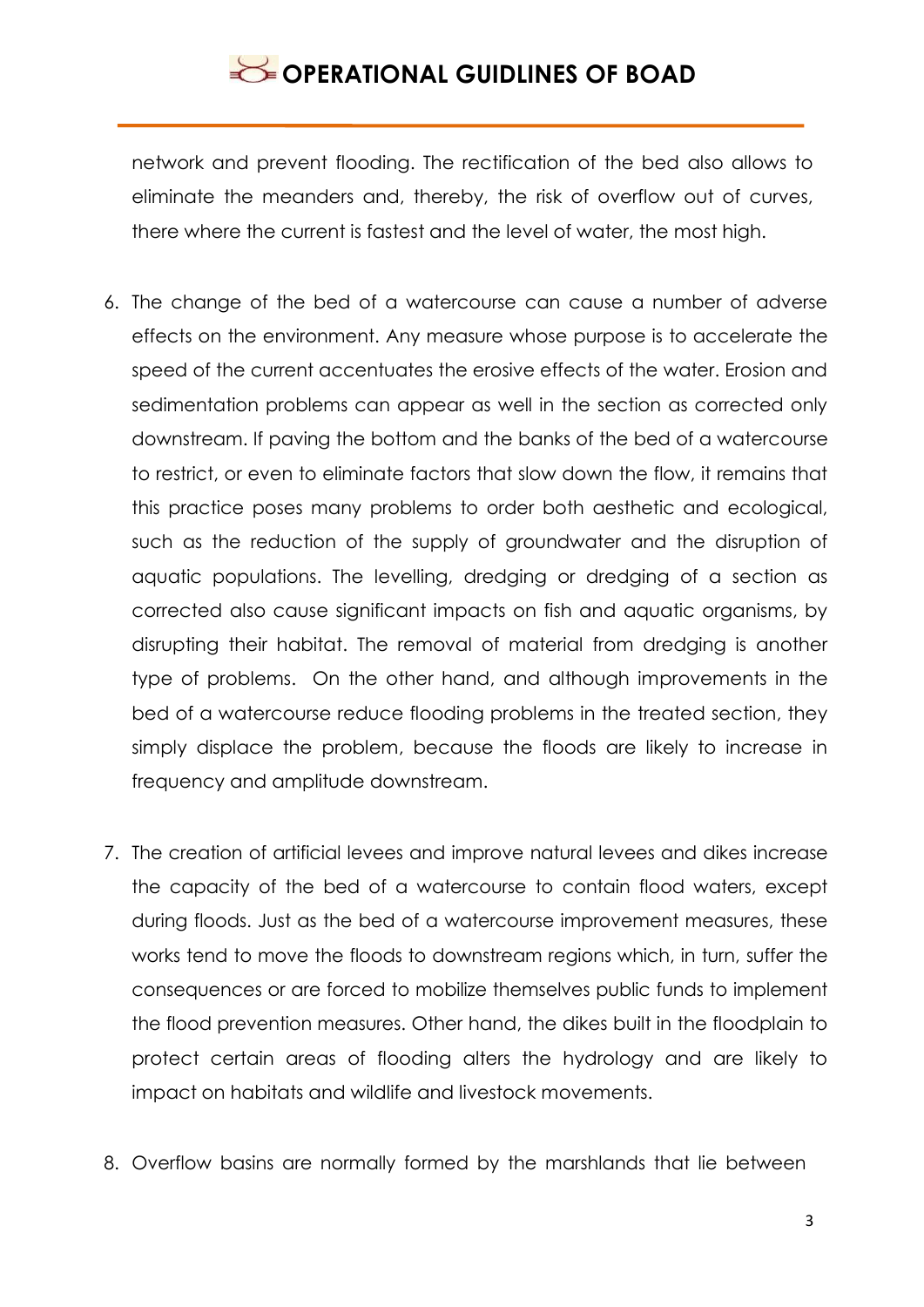the banks of a watercourse and the slopes of a valley. To these can be added artificial ponds in which are moving flood waters. Ponds or small embankments which is used near urban areas to intercept and collect runoff water, until they reach the River, are also effective in reducing peak flows. These basins have a positive impact by feeding groundwater and allowing the filing of suspended sediment that otherwise will elapse in the corrected section, they may however become a home conducive to the reproduction of disease vectors.

- 9. Weirs and spillways are channels or lines of derivation which can be naturally occurring or constructed by humans and which are used to derive the waters around or away from urban and densely populated areas. These waters returning downstream watercourse from which they emerged.
- 10.Flood prevention works are expensive. On the other hand, they give people a false sense of security by making them think they are guarded against flooding, while in fact they are only resolved. This feeling may encourage them to intensify the development of flood plains, which can have disastrous consequences if a flood occurred or if books came to give.
- 11.In addition to the impacts that the flood prevention works have on the environment, it is important to consider the natural environment factors affecting this prevention. Not only the infrastructure and other facilities of flood plains are exposed to varying risks according to their vulnerability, but these devices also increase risks to nearby communities and those who live downstream. Buildings, for example, by impeding the flow of flood waters, by decreasing the storage capacity of flood plains and by increasing surface runoff, can raise the level and increase the speed of the flood waters.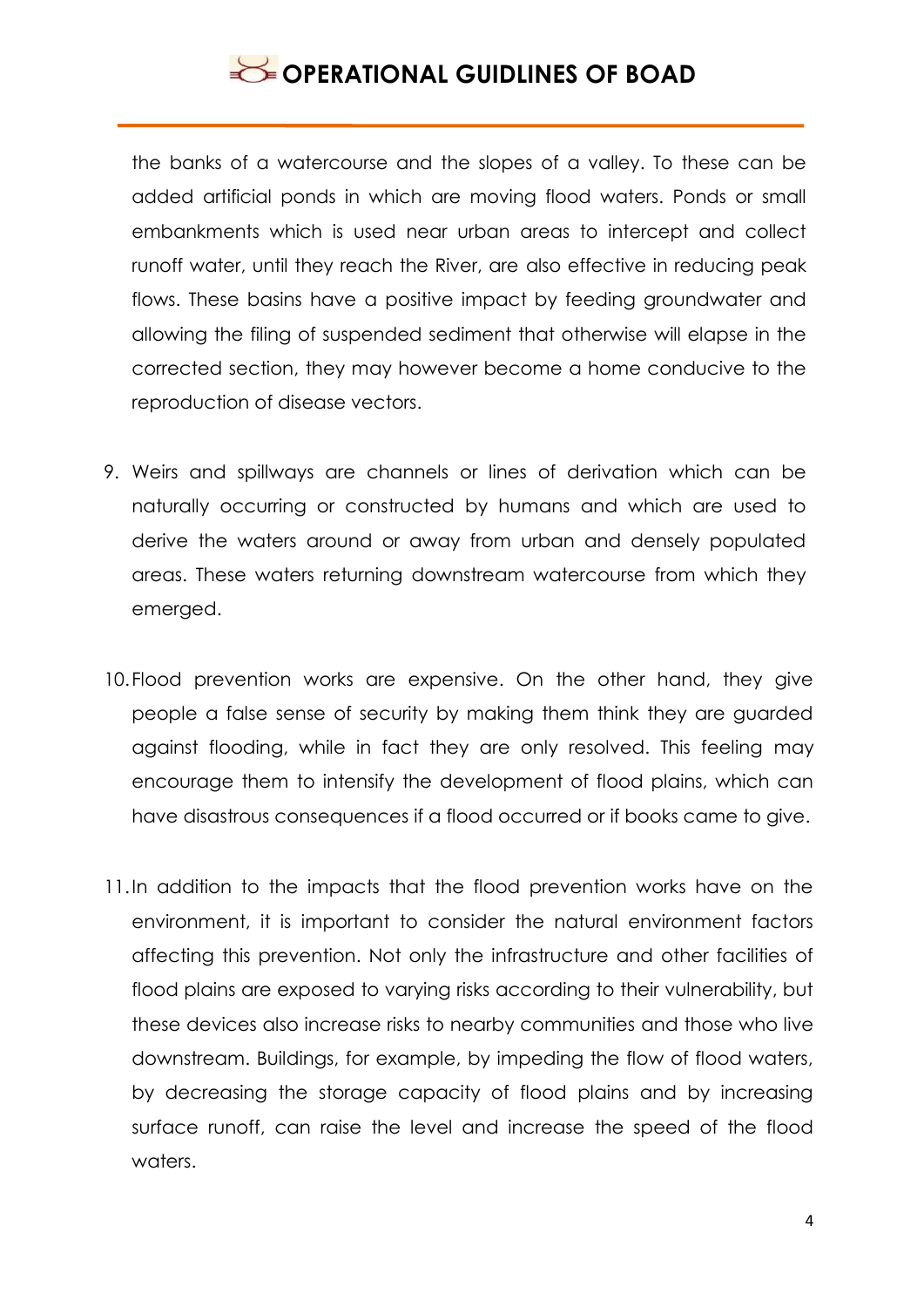12.Fires, storms or changes in the route of a watercourse are natural phenomena that affect the flow of the flood. Human activities in a catchment area, as for example, logging or clearing land for agriculture, tend to increase runoff, especially when it comes to hillside agriculture and which does not have adequate terraces or the contour is not sufficiently consolidated plantations. Moreover, pave the lands located in a watershed and in a flood plain will also increase these phenomena and install a stormwater drainage system will raise the quantity and the speed at which they can drain into the river system.

#### **Particular issues**

#### **Strategic measures and regulating the use of flood plains**

- 13. The strategic flood prevention measures are aimed to prohibit or regulate the development of floodplains and watersheds and reduce the potential losses due to floods. As with preventive measures in general, they are less costly to manage treatment measures such as the establishment of physical measures strategic measures are mainly beneficial to the environment, to the extent that they are not trying to control the natural flooding of a watercourse. The current design, shared by many planners and policy makers, is it is better to leave intact the floodplains as natural overflow basins. The floodplain is already arranged, then it should have strategic measures in conjunction with physical measures.
- 14. The land use regulations are an effective way to control the development of a flood plain. The distribution of soil in farmland, parks and reserves is compatible with the protection of flood plains and is an obstacle to the use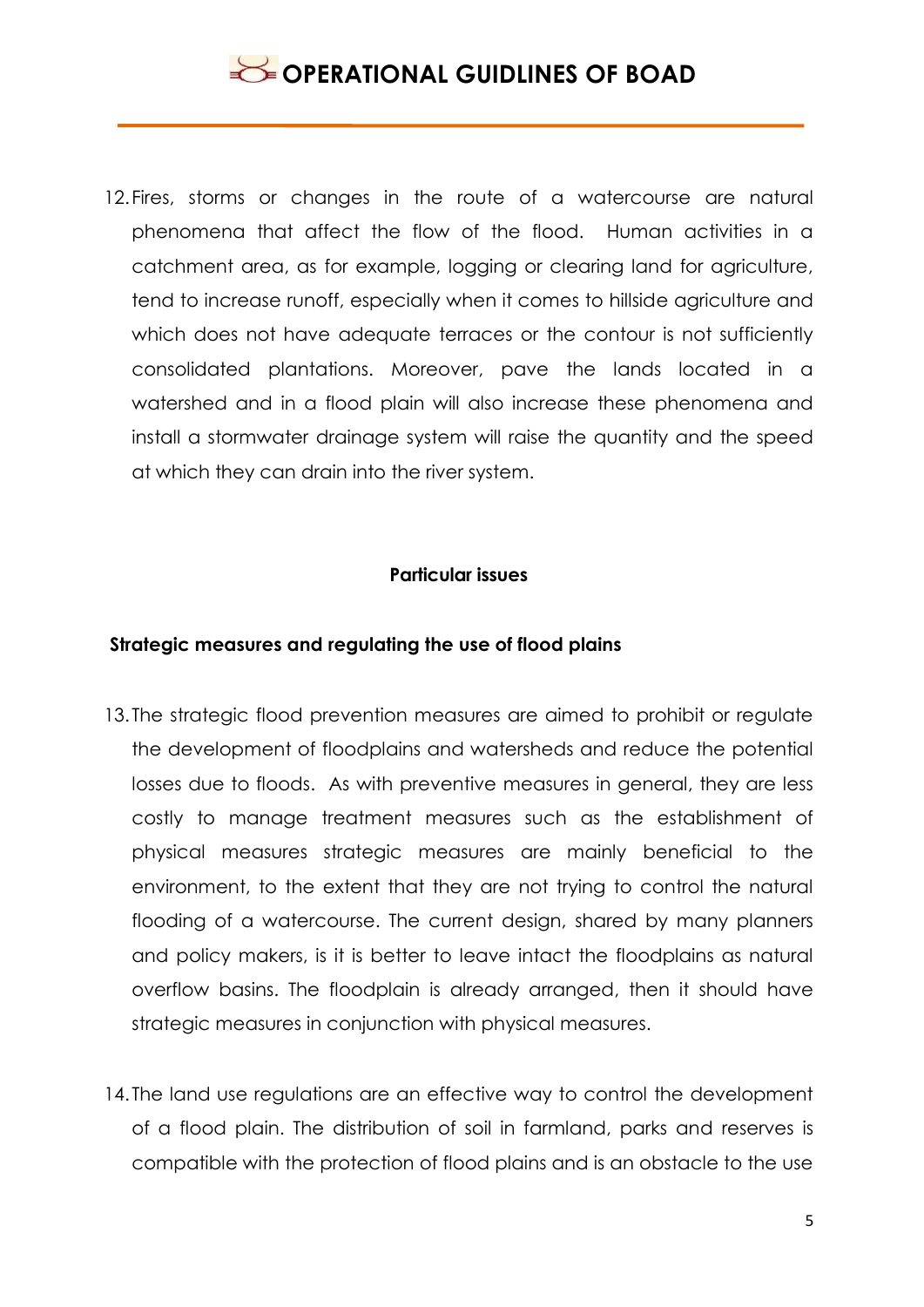of land vulnerable to flooding. The wetland naturally preventing floods, it is particularly important that the land use regulations prohibit activities that would begin their storage capacity.

- 15. The land use regulations may prohibit works or specify the types and the function of the works authorized in floodplains to reduce flood risk. For example, removal of sewage and toxic or hazardous substances may be subject to a ban, the protection of structures against floods be required and the construction of buildings or private roads that can intensify the effects of the floods, not be permitted.
- 16.Health and building regulations may contain other requirements for the development of flood plains. The first aim to reduce the health risks that might arise from contamination of water resources, if the floods disrupted sanitation. They may also prohibit the establishment of spreading devices (for example, septic tanks and fields of application) or require a permit for installation. Construction regulations may place conditions relatively to the structures of the new buildings that will make them less vulnerable to flooding will decrease the health risks will better ensure the safety of the occupants (in relation to, for example, standards of electrical installations and the number of storeys), and finally, to limit the effects of construction on the flow of flood waters.
- 17. The implementation of the policy measures of flood prevention requires a control of the land which belongs to the institutional field. The policy measures will become effective only if the Government is able to design and implement a sound policy of spatial planning.
- 18.Finally, certain actions will reduce or delay the runoff, increase infiltration, and therefore, reduce the risk of flooding. They include management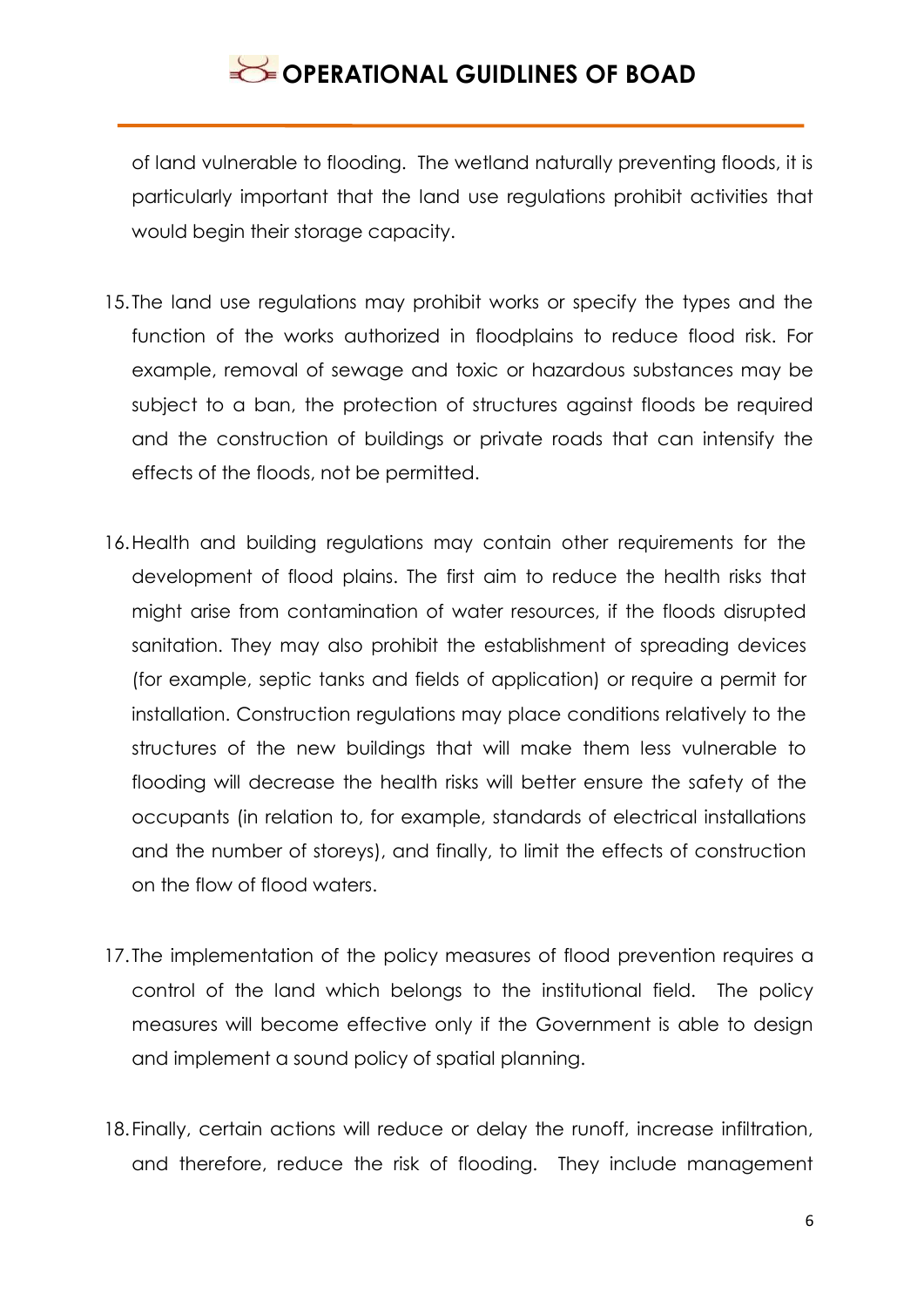measures of the watershed (increase the vegetation cover, especially on sloping land, improve agricultural practices, build benches as a means of erosion control, etc.), the planting of vegetation along streams and rivers which will help to contain and absorb the flood and finally, protection or restriction of the use of wetlands which have a natural flood prevention effect.

#### **Sociaux Issues**

- 19. The uneven distribution of received profits and costs incurred by those affected by the flood prevention measures represents the most important social problem. In cases where traditional uses of a flood plain (fishing, agriculture and movement of herds whose survival depends on natural cycles floods) are disturbed by prevention measures to protect other communities (often urban), rural dwellers are often not sufficiently compensated for the losses they incur.
- 20. The inhabitants of floodplains are also those who are most affected by increased flooding due to the use of the land upstream and however, their power is so low that they can make the necessary changes or even get the Governments they intervene on their behalf.

### **Détermination de l'étendue de la plaine inondable et de la fréquence des inondations**

- 21. To assess the risk of flooding to a place, calculate the probability of floods of magnitudes varied using the following information:
	- the annual maximum flow of the watercourse at the location in question. the interval of recurrence of various peak flows (interval of average time between occurrences of each peak flow);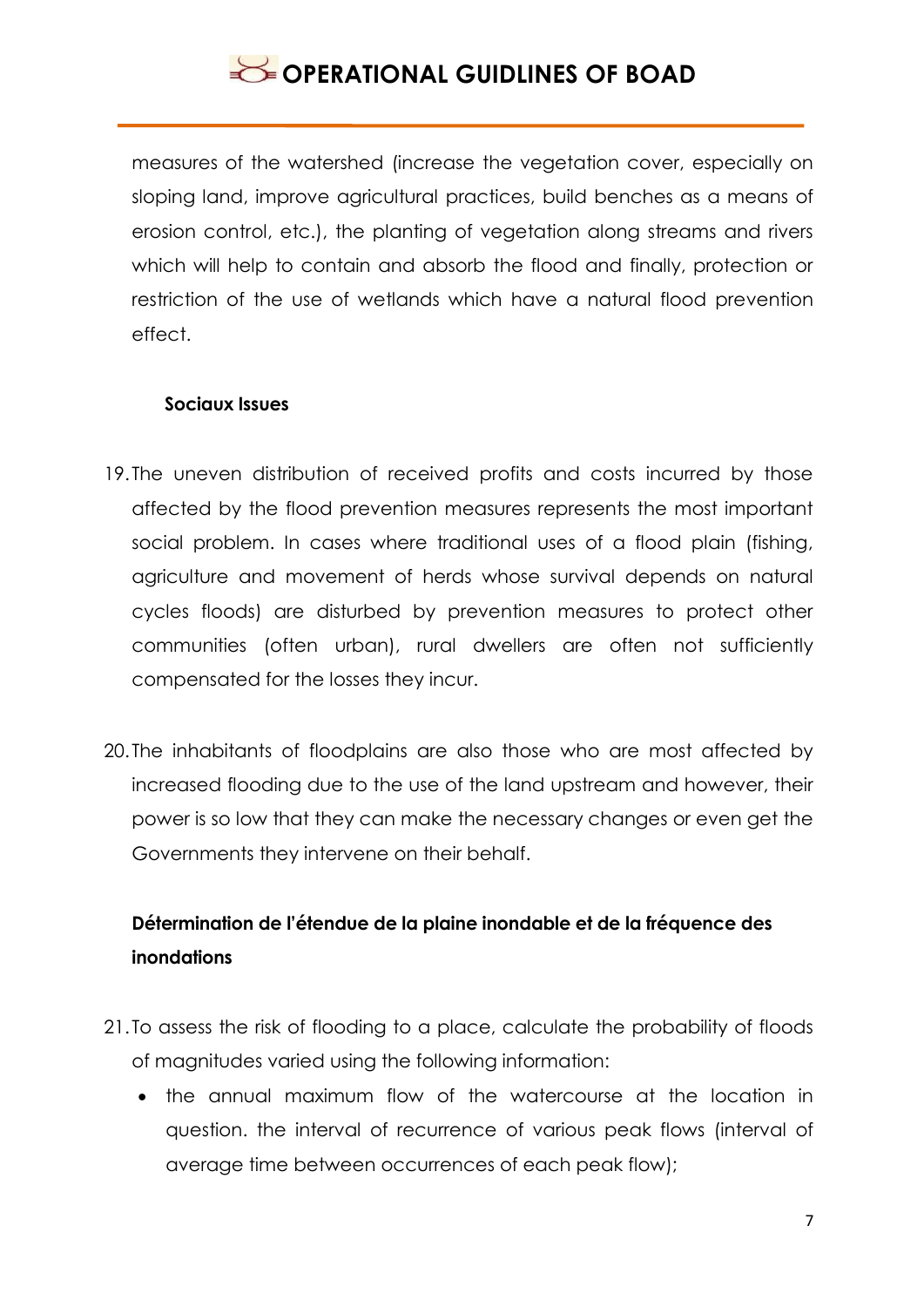- the water level (the physical limits of flooding) corresponding to each flow.
- 22.Statistical data on maximum rates (saved over a period of at least 10 years) and extent of flooded surfaces are often not available, historical information can be obtained of local residents, local surveys or alluvial deposits geological analysis to determine the frequency and the extent of flooding in the region. Maps can then be drawn up indicating the sectors that could potentially flood. they are particularly useful in the development of plans and planning regulations for the region.

### **Alternatives to projects**

- 23.Both options can reduce the need for physical measures liable to disturb the environment:
	- adapt the operation of dams and existing ponds upstream, so as to reduce the risk of flooding;
	- to appeal, as far as possible, strategic measures as a way to reduce these risks.
- 24. The intensity and frequency of floods are increasing due to human activities in the catchment area, it should focus more on strategic solutions (such as restoration of revegetation of cleared areas, the protection of sloping land, planting trees along the river levees and the restriction of access to the region to prevent the migration of populations). On the other hand, where it is necessary to protect existing structures against floods, it may be that the only solution is to implement the physical measures of prevention. In this case and to reduce negative environmental impacts, the resident possibilities in the choice of measures, their implementation and their management.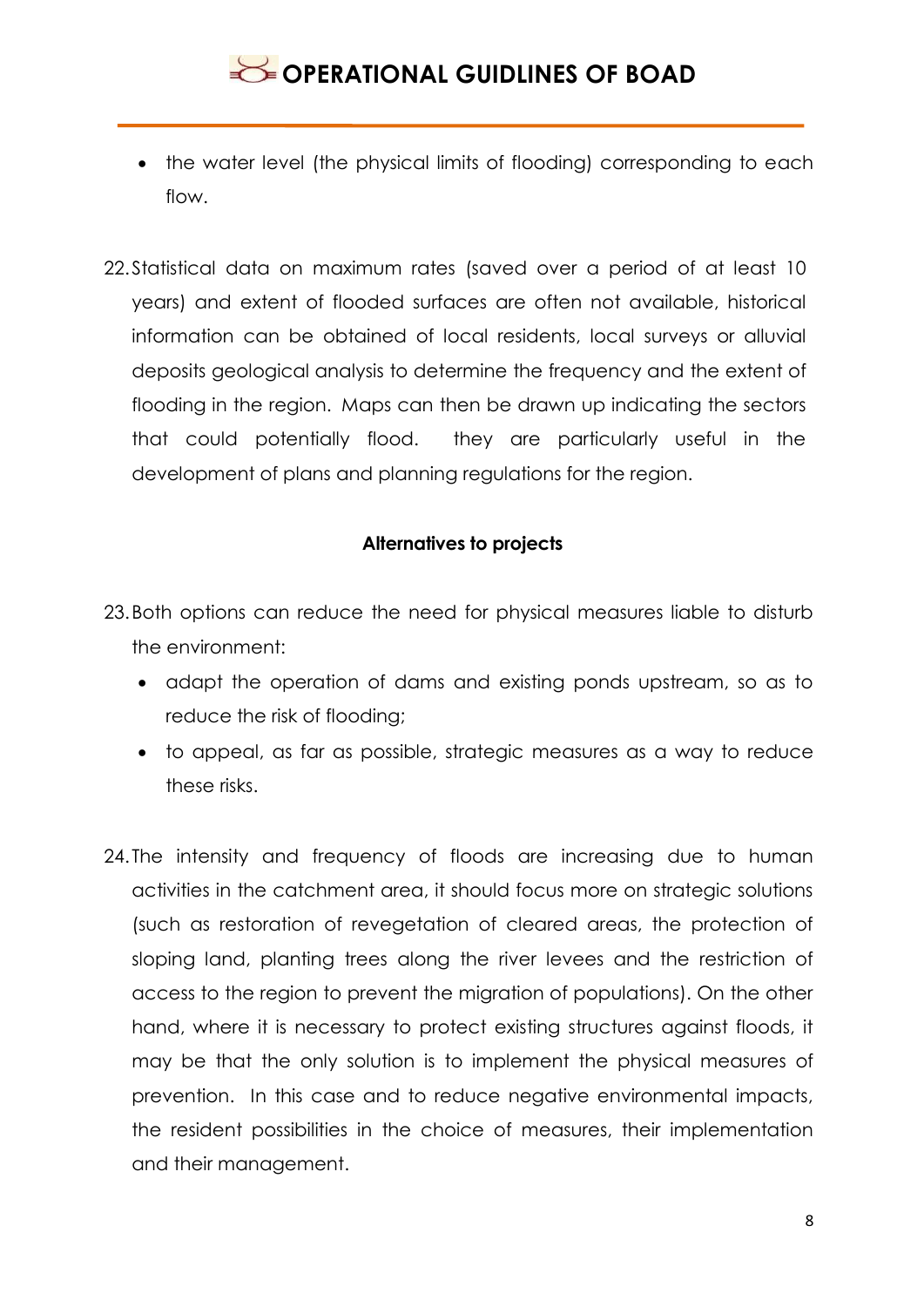### **Traking and management**

- 25. The right of public authority on watersheds and flood plains is hierarchically divided between local communities and regional and central administrations. This right may also be shared by governmental entities of equal rank but whose jurisdictions are traversed by a same watercourse or be allocated a more diffuse way between a number of technical or operational bodies. More administrative structure will be diffuse and it will be difficult to get a good coordination between the various disciplines of a technical nature and between the functions and programmes of action of each.
- 26. The adoption of a holistic approach to water management requires a wide range of professional skills in planning and policy development. In addition to the advice of engineers, economists and planners, the contributions of natural scientists (geographers, agronomists, forest, zootechnicians, experts in fisheries research and ecologists, for example) and social scientists are also needed. The participation of such a large number of experts in the prevention of flood management is a challenge.

27 . Government units responsible for the flood must have the capacity planning and regulations to :

- To determine the causes and frequency of floods and the extent of flooded areas ;
- Identify actual or potential effects of different types of development on flood levels ;
- Provide , implement or introduce physical or strategic measures for flood prevention;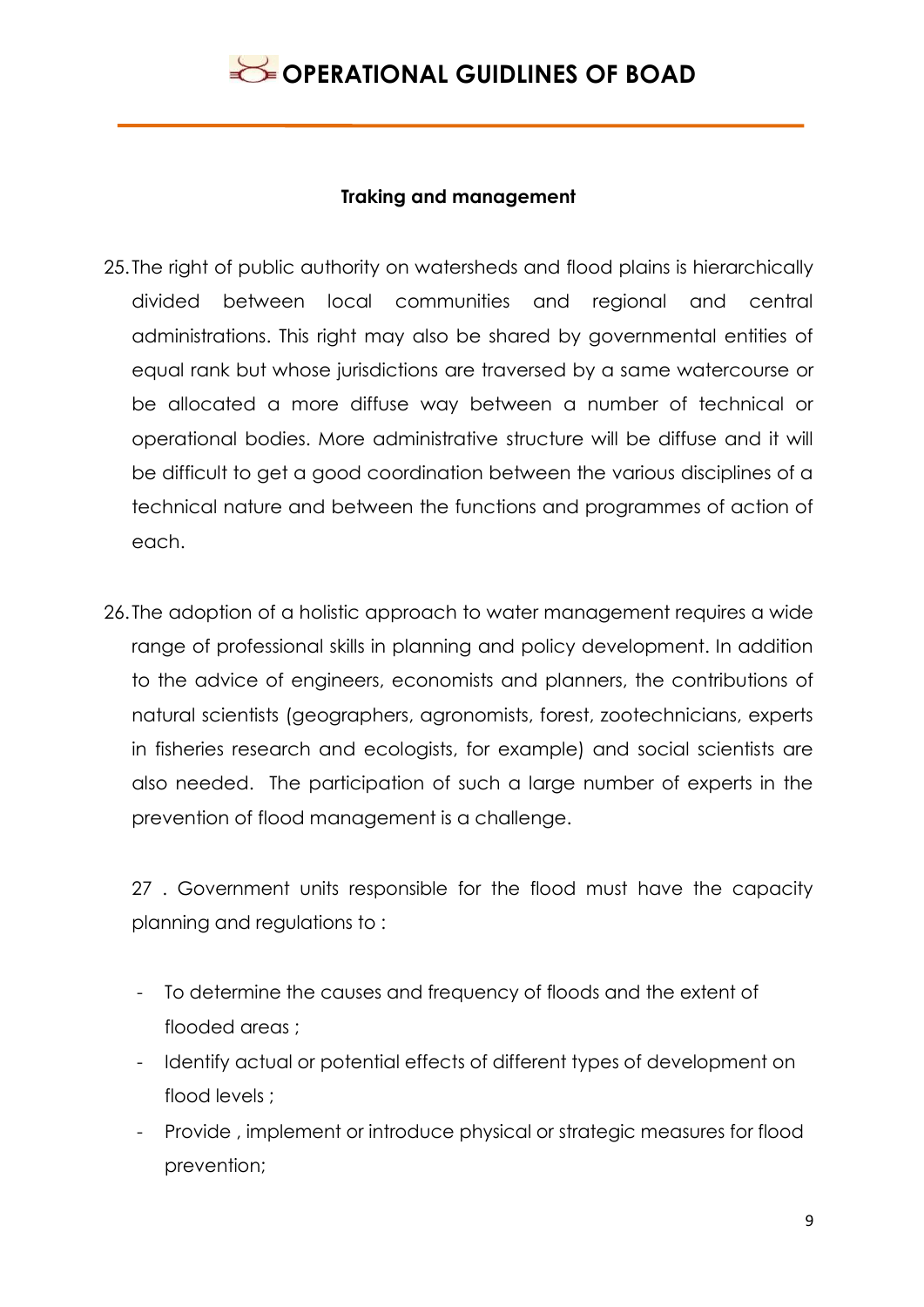- Establish a warning system ;
- To determine the most prone to flooding and take steps to prevent any development areas may create the risk of flooding ;
- Monitor changes may alter the risk of flooding and the effects of measures of flood prevention;
- Coordinate plans and activities of other agencies responsible for activities in the watershed.
- 27. These capacities are too low, it should develop the technical and administrative skills as well as regulatory and community relations.
- 28. The ability to implement strategic measures is an essentially institutional question. The Government services responsible for the prevention of floods should develop preventive measures that are provisionally strategic and specific to local conditions. The successful uptake of flood prevention measures is often dependent on the interest and the support of local communities, their ability and their willingness to change their ways to use lands and resources. An information campaign may also be necessary and enroll in a comprehensive programme of flood prevention. In remote areas where the Government has little influence, can stimulate action at the local level and promote the necessary changes by working with traditional structures of power and community organizations. The Government must strengthen and enhance linkages with these groups if they are too weak.

#### **Monitoring**

29. The factors that influence the quantities of water that is discharged into a watercourse or which are extracted as well as the capacity of the soil to absorb floodwaters and the dangers they represent must be monitored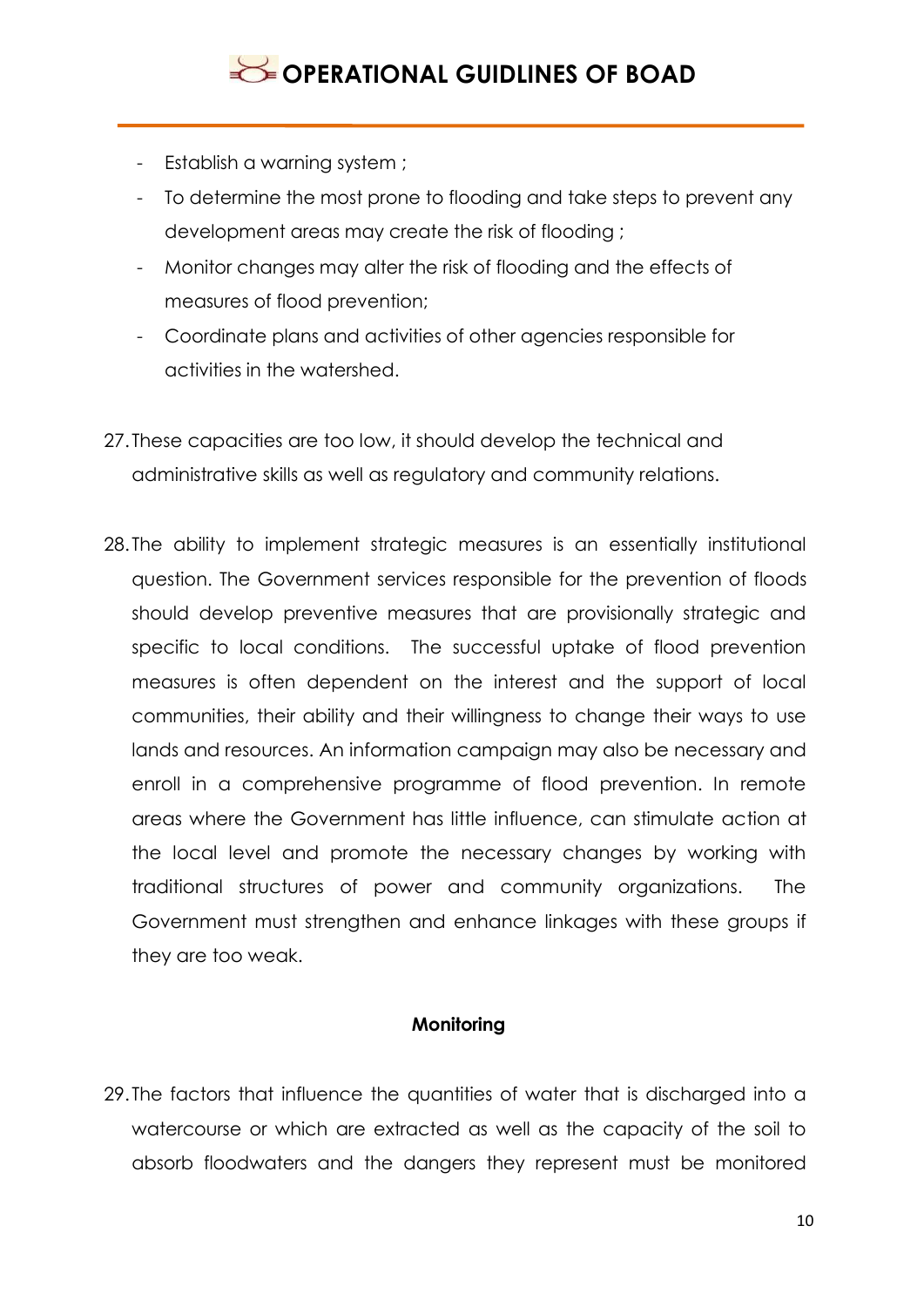continuously if we want to undertake a proper plan of a flood plain. The direct and indirect impacts of flood prevention works should be also examined closely. Regular follow-up should gather the following information:

- The quantity, intensity, duration and geographic distribution of rainfall and snowmelt ;
- The types of storms ;
- The soil moisture at various times of the year rate ;
- The flow of rivers (including the annual maximum flows);
- Storage , diversion and regulation of river water ;
- Changes in drainage and other factors affecting the stormwater runoff ;
- Sediment load of river water ;
- Sedimentation problems in downstream areas ;
- Changes the course and the river beds :
- Demographic changes in floodplains and watersheds ;
- The use of rural and urban land ( regulated and unregulated employment land in the floodplain and watershed change);
- Socio -economic impacts due to the project (including changes in , pastoral farming practices and existing fishing);
- The effects of measures to prevent flooding on freshwater fisheries, estuaries and coasts ;
- The effects of measures to prevent flooding on the vegetation of floodplains;
- The effects of flood prevention measures on natural areas and wildlife and their habitats.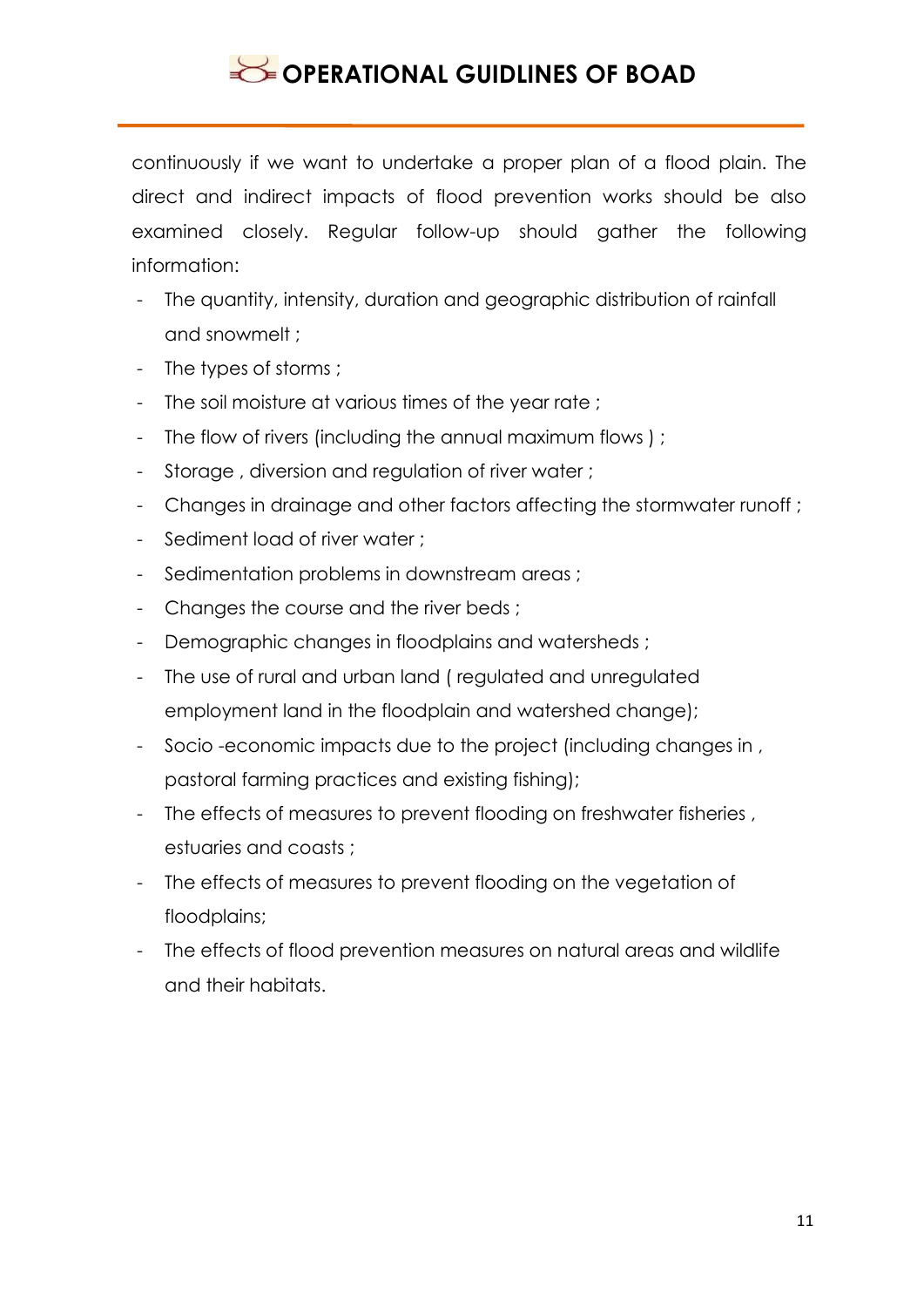#### **Flood prevention**

Potential negative impacts<br>
Mesures d'atténuation

#### Impacts directs

- 1. Floods of lesser importance but longer duration in the floodplain 1. at the opening of the dam.
- 2. Risk of failure of structures and danger of water levels exceed 2. the height or render ineffective the preventive measures in place to control, endangering the lives and property of people at risk, either because the project does s is not strictly comply with security measures initially recommended is because the development of the floodplain accelerated after project completion.
- 3. Breaking the cycle of enrichment of soils and groundwater 3. downstream structures supply.
- 4. Resettlement of population and other socio-economic impacts 4. that face the communities affected by the project.
- 5. Adverse effects on fish and aquatic resources caused by the disruption of migration routes, Habitat deterioration and alteration of the quality of water (sediment accumulation, for example) which, in turn, lead to a decrease in the productivity of the freshwater fisheries, offshore or coastal.
- 1. Modify agricultural practices to adapt to the conditions.
- Implement policy measures to curb increased risks of flooding as well as a warning device.

In the presence of dams can partially mitigate the effects by regulating the quantity of water discharged so that they approach the natural flow.

- Determine populations at risk or those that may suffer the consequences of flood prevention measures.
- Integrate the protection and the interests of the groups concerned in the design of the project and the cost analysis to reduce losses or to offer financial compensation in Exchange benefits and lost property.
- Install fish ladders.
- Protect the fish breeding grounds.
- Provide integrated management of fisheries including rearing and restocking programmes.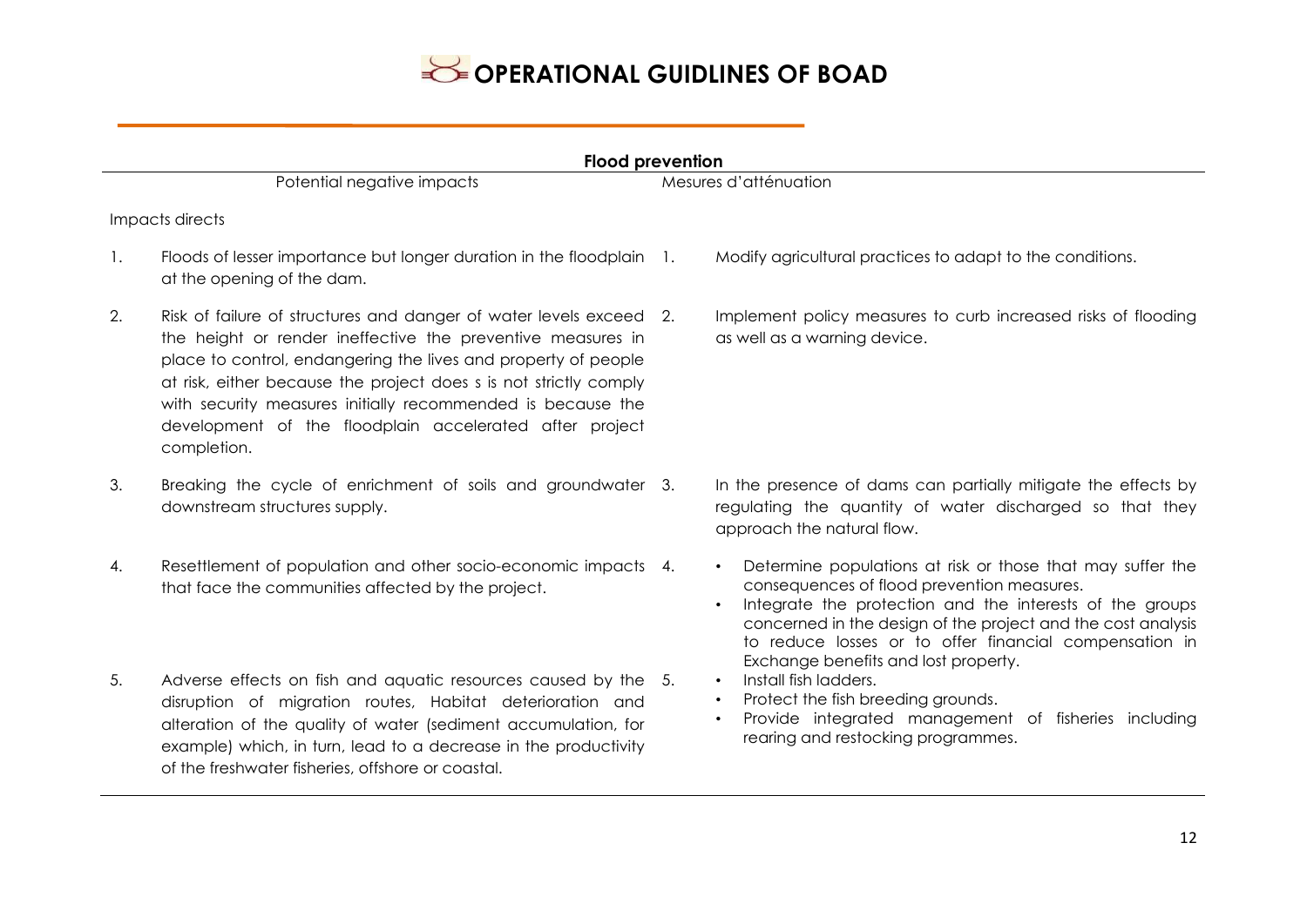#### **Prévention des inondations (suite)**

Potential negative impacts and attenuation and attenuation mesures d'atténuation Impacts directs (suite) 6. Negative impacts of measures of rectification of a watercourse: • disturbance of fish habitat that entail the levelling of the bed of the watercourse; • the temperature rise of the water caused by the removal of the vegetation on the banks and in the water course; • worsening the problems of erosion and sedimentation; • erosion of the bed and the shores; • flooding and downstream sedimentation. • Carefully make the choices of engineering during the planning phase. • Limit the magnitude of the correction of the course of water or its maintenance. • Put in place mitigation measures following the construction phase. • Avoid to minimize possible length of the watercourse while preserving a few twists and turns. • Limited excavation and backfilling. • Limit the destruction of the vegetation on the shores and in the bed of the watercourse. • Replanting or reseeding the shores. • Carry out the excavation from a shore 7. Adverse effects of the works. 7. • Reduce these effects by avoiding obstruction of the natural flow, too abundant runoff, the uncontrolled soil erosion and air pollution. • Redevelop borrow, control the land clearing and disposal of excess earthworks. • Restrict access by vehicles to the banks of the watercourse.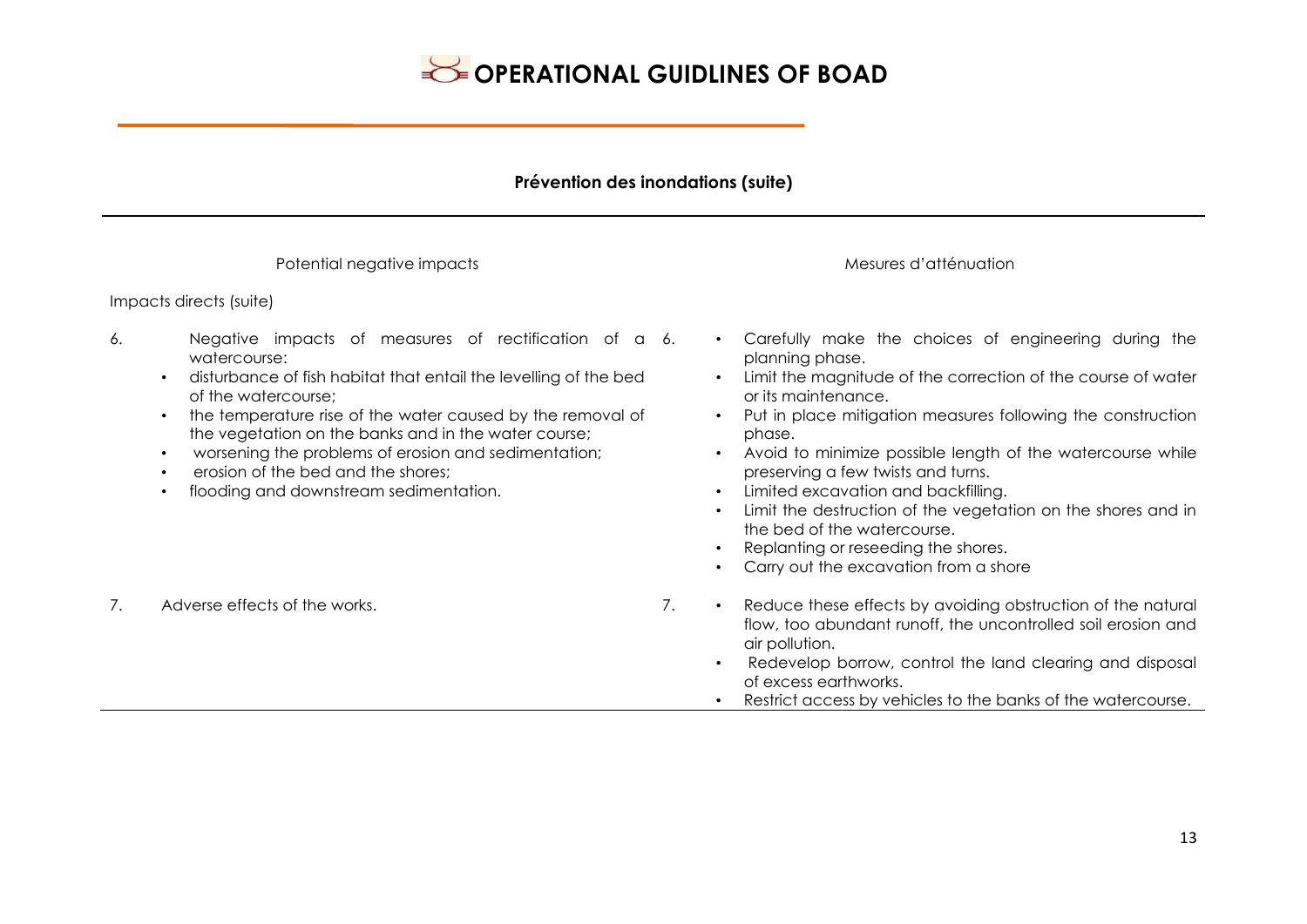#### **Prévention des inondations (suite)**

| Potential negative impacts |                                                                                                                                                        |                 | Mesures d'atténuation                                                                                                                                                                                                                                                                                                                         |  |  |  |
|----------------------------|--------------------------------------------------------------------------------------------------------------------------------------------------------|-----------------|-----------------------------------------------------------------------------------------------------------------------------------------------------------------------------------------------------------------------------------------------------------------------------------------------------------------------------------------------|--|--|--|
| Direct Impacts             |                                                                                                                                                        |                 |                                                                                                                                                                                                                                                                                                                                               |  |  |  |
| 8.                         | Reduction of pasture in the floodplain due to ecological 8.<br>changes and the intensification of development (agriculture<br>irrigated, for example). |                 | Fodder crops, use the by-products of irrigated crops and<br>finally, to find other sources of water supply.<br>Take into account the use of rangelands (by the semi-<br>nomadic flocks, for example) in the development plans to<br>ensure that pasture and water resources in the Valley during<br>the dry season are sufficiently abundant. |  |  |  |
| 9.                         | Reduction of flood recession agriculture.                                                                                                              | 9.              | Maintain, wherever possible, a natural diet of floods in most<br>productive lands (and where to practice intensive agriculture)<br>avoiding to install flow control structures in water courses or by<br>installing equipment to floods 'semi-controlled.                                                                                     |  |  |  |
| 10.                        | Barriers (levees, dikes, etc.) the movement of wild animals                                                                                            | 10.             | Build bridges or crossing tracks.                                                                                                                                                                                                                                                                                                             |  |  |  |
| 11.                        | Loss of natural areas and wildlife habitats.                                                                                                           | $11.$ $\bullet$ | Determine the most important habitat and strive to protect<br>them by providing flood prevention measures. Avoid, as<br>much as possible, to modify existing rates if habitats or<br>species depend the natural flood regime.                                                                                                                 |  |  |  |